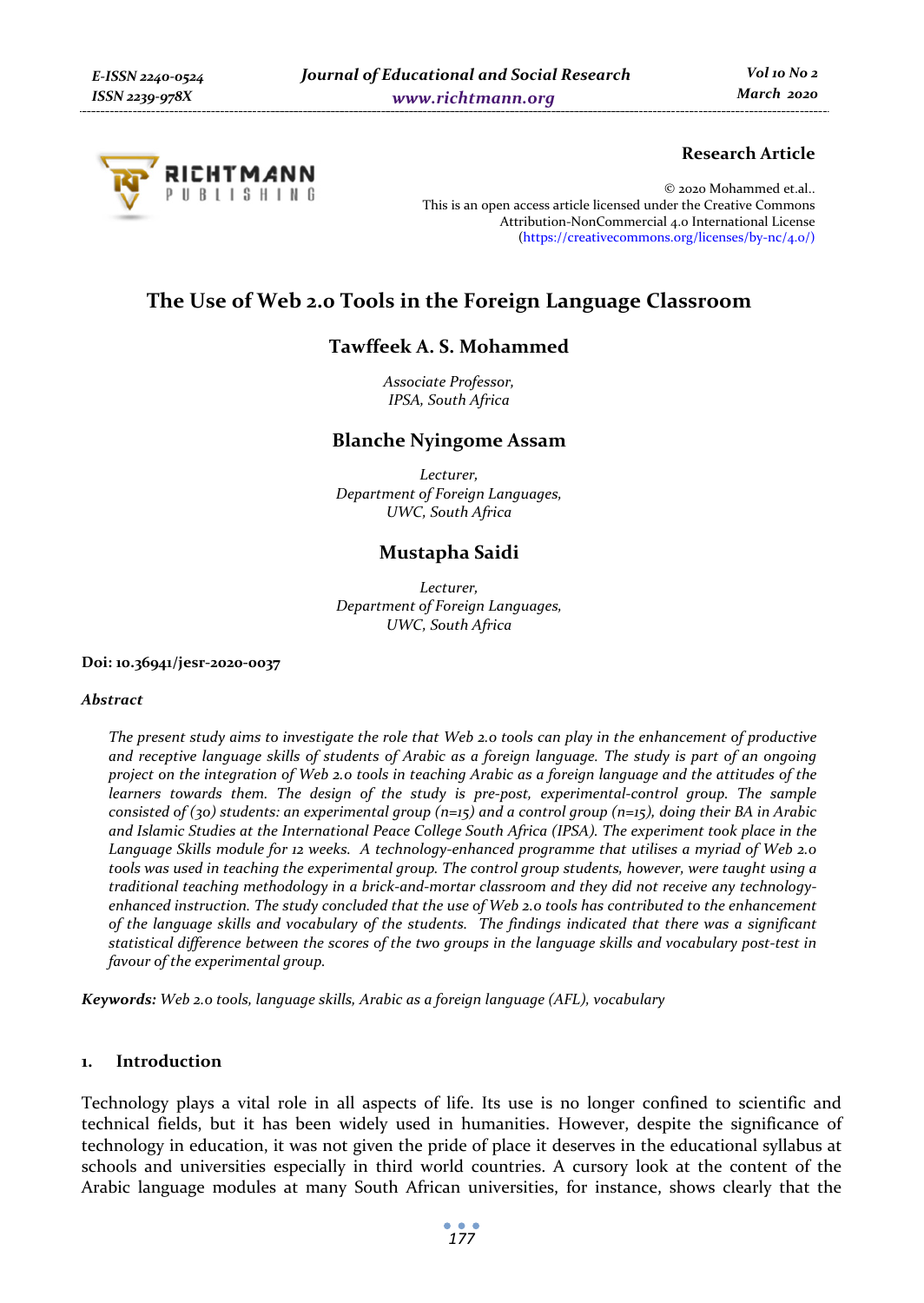syllabi do not keep abreast with the rapid technological developments in the field of computerassisted language learning (CALL). We do not exaggerate if we say that teaching Arabic as a foreign language (TAFL) is still in its infancy. Unfortunately, Arab universities do not pay adequate attention to this field in the way that Western universities promote their home languages such as English and French. Even worse, some Arab universities opened language centres in which several foreign languages are taught, and they do not take any practical steps for teaching Arabic as a second or a foreign language.

Commenting on the current situation of teaching Arabic as a foreign language (TAFL), Mohammed (2011:3) rightly pointed out that Western universities in England and the United States of America took the initiative of opening fully-fledged departments for teaching Arabic as a foreign language. In a similar vein, a considerable number of Arabic departments have been opened over the last few years in countries such as Turkey, Malaysia, South Africa, Iran, India, Germany, etc. as independent departments or as part and parcel of Islamic studies colleges and departments.

In South Africa, Arabic is taught at the undergraduate and postgraduate levels at a number of public and private universities such as the University of Cape Town, the University of the Western Cape, University of South Africa, University of Johannesburg, the international Peace College South Africa, Al-Madina College and others. It may be argued that the grammar translation method is commonly used in the foreign language classes. Students are frequently asked to read a text, translate new words and do some grammar. New teaching methods need to be adopted with a view to enhancing the linguistic competence of the learners. Undoubtedly, technology-enhanced instruction has made the use of some language teaching methods such as communicative method and Content and Language Integrated Learning (CLIL) more effective. The present paper investigates the integration of Web 2.0 tools in teaching language skills as well as vocabulary. It is believed that those Web 2.0 tools will continue to play a dominant role in the foreign language classroom. The fourth industrial revolution technologies (4IR) have given new momentum to these tools. That is, these tools have become more accessible through user-friendly mobile applications.

#### **2. From CALL to MALL**

The field of applied linguistics in general and language technology-enhanced learning in particular have witnessed tremendous changes over the last few decades. Computer-assisted language learning (CALL) has been in use since the sixties of the  $20^{th}$  century (Marty, 1981). However, the rapid developments in the field of mobile technology has led to the emergence of a new approach to language teaching and learning known as Mobile Assisted Language Learning (MALL). This mode of technology is expected to surpass CALL for a number of reasons including affordability, accessibility and functionality of mobile devices. By the end of 2012, the number of mobile devices was estimated to exceed the world's population (Cisco, 2012). A recent report shows that "In 2017, the number of mobile-connected tablets increased 14% to 176 million, and the number of mobile-connected PCs increased 1% to 135 million" (Cisco, 2019: 4). That prompted manufacturing companies to adopt a wide host of mobile-friendly communication and learning apps. However, UNESCO expressed its concern that "mobile learning has so far failed to have a significant long-term impact on education" (UNESCO, 2017).

In fact, mobile technology can be perfectly utilized to provide quality education to all learners. Foreign language education and MALL technology are likely to co-evolve in mutually supportive ways. Developments and changes in technology are important as long as they can push foreign language pedagogy forward. MALL can greatly contribute to that. It does not only facilitate the accessibility of learning materials or interaction between students, teachers and peers but it also facilitates real-time collaboration, long-scale social interaction, creativity, personalization of learning and scaffolding learning activities. The technological sophistication of mobile devices in general and their reliable and speedy internet features have added an impetus to the rise of MALL. Mobile and computing devices with internet connection such as *iPhone* or *Samsung Galaxy*, and tablets like the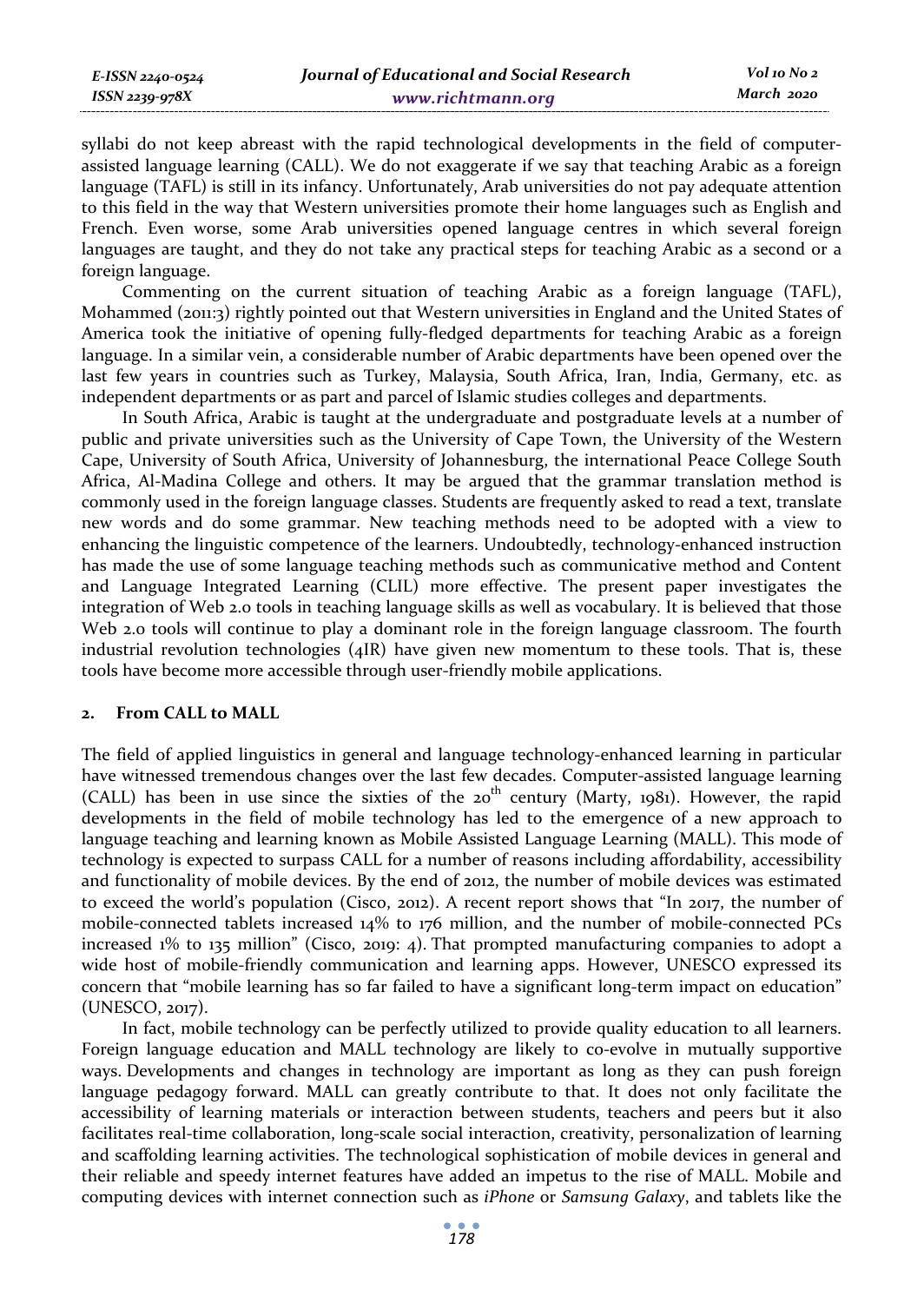*Google Nexus* and *iPad* have put thousands of user-friendly tools/apps at the disposal of the language teacher and learner. A category of mobile tools that are expected to dominate the landscape of language learning is Web 2.0 tools.

## **3. Web 2.0 Tools**

Web 2.0 tools can be defined as internet tools that enable the user to create content and interact with other users. They therefore differ from Web 1.0 tools which allow the user to receive information through the web. The user is no longer a passive receiver or consumer of information; s/he is rather an active producer of content. The emergence of Web 2.0 tools has positively influenced all spheres of life and education has attained the lion's share of these tools.

O'Reilly (2005) differentiated between Web 1.0 and Web 2.0 saying that the former is concerned with connecting computers and making technology more efficient for computers. Web 2.0 tools, on the other hand, are concerned with connecting people and making technology more efficient for them. Hence interactivity is what distinguishes this generation of web tools from their predecessors. We can safely argue that e-learning and virtual learning environments (VLEs) are mostly based on the technology invested in Web 2.0 tools. Some of the educational benefits of these tools can be briefly stated below.

Web 2.0 tools revolve around the concept of active learning. A learner is no longer a mere receiver of information through the web but rather s/he is highly encouraged to interact and create content, share it and collaborate with others. Web 2.0 tools can therefore facilitate crowd sourcing and help foster a community of learning and harness the "wisdom of the crowd" (Surowiecki, 2005). As Hew & Cheung (2013) pointed out, Web 2.0 tools and social media platforms allow students and teachers to connect with like-minded people, or experts in their field, and that ultimately leads to the enhancement of their learning experience. This connection can constitute a community of learners supporting one another (Light & Polin, 2010).

Furthermore, the use of Web 2.0 tools gives more space for discussion and learning about topics that might not be part of the syllabus. Collaboration can help learners to delve into topics or discussions they have not been interested in before. Another salient feature of those tools lies in the fact they can shift the roles of the learner and the teacher in the classroom. They can be incorporated to the syllabus with a view to creating a learner-centred classroom and reducing reliance on the traditional teacher-centred instruction. A teacher is no longer a sage on the stage or a preacher in the pulpit but a tutor, a guide and a facilitator of the learning process.

We concur with Light & Polin (2010), who pointed out that Web 2.0 tools could transform education should they are used properly and aligned with the objectives of a lesson or a module. Web 2.0 tools can be effectively used to enhance the linguistic competence of foreign language learners. In addition, the use of such tools can be the ideal means to enhance what is known today as the  $21<sup>st</sup>$ century skills including creativity, communication, collaboration and critical thinking.

Based on the above advantages, education technology and software industries have exerted great efforts to ensure the optimal use of these tools. Those efforts were culminated in the introduction of Learning Tools Interoperability™ (LTI) which has made the integration of internetbased learning applications with online platforms possible. LTI creates a seamless way of launching external Web 2.0 tools, which are often provided and hosted remotely through third-party services, with leading learning management systems such as *Moodle*, *Canvas*, *NEO* and *Blackboard*. The LTI specification also serves as a mash-up solution widely used in the field of software as a service (SaaS).

However, the use and selection of Web 2.0 tools should be based on solid criteria. We have thousands of Web 2.0 tools at our disposal today. These tools are subject to change, development, improvement and even disappearance. Some of them might be available for free and at a later stage they require subscription; a thing that is likely to create a problem for learners/institutions that cannot afford the cost. The 'think before you leap' proverb is applicable in this scenario. Teachers should not be impressed by the advantages of a Web 2.0 tool alone. They need to consider the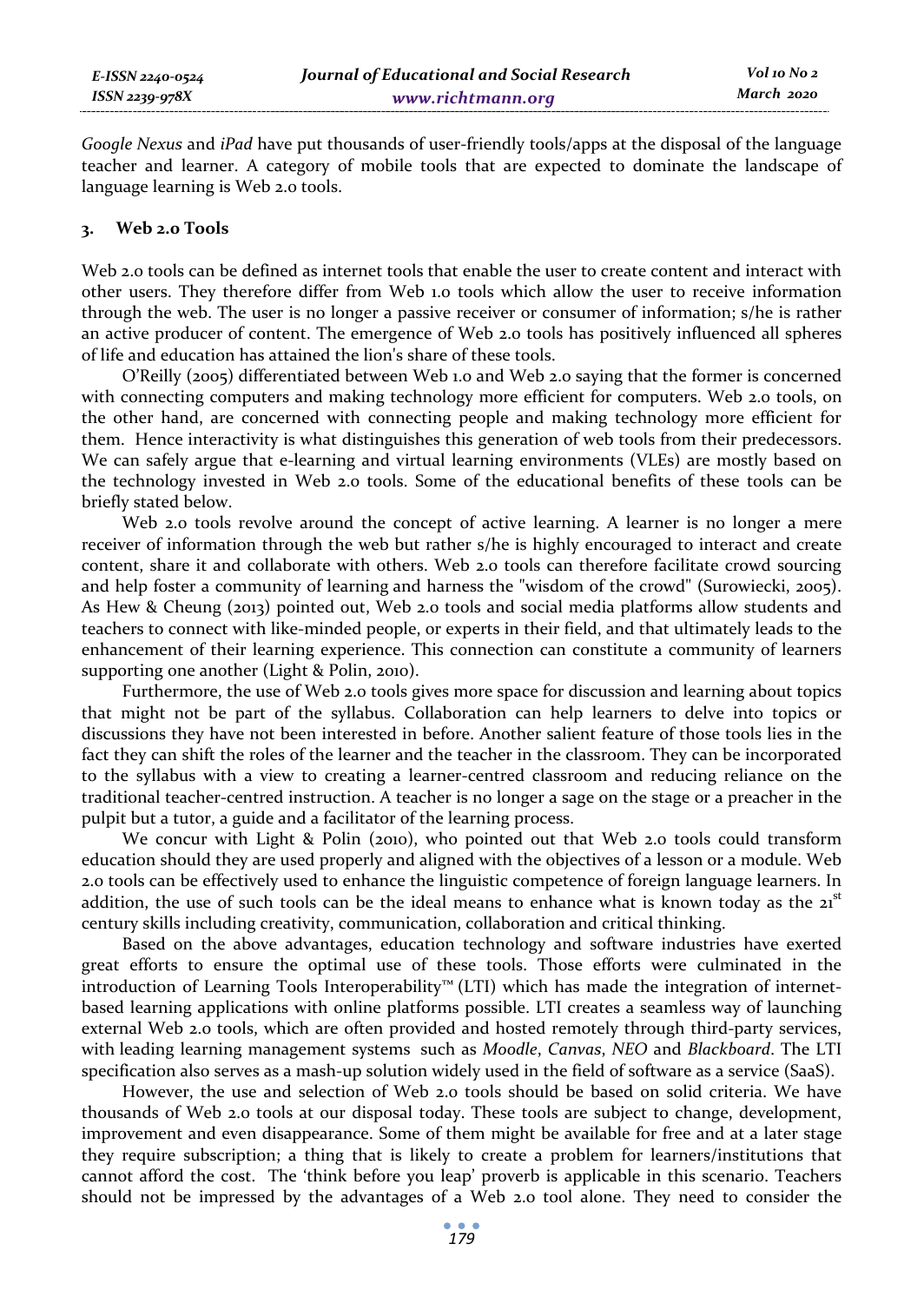reliability of the tool and all its pros and cons in terms of affordability and ease of use. The review of tools by other teachers can help in this regard. Once the tool passes the reliability test, other selection criteria need to be considered. A teacher should think to what extent the selected Web 2.0 tool may enable the learners to achieve the objectives of the lesson and enhance their learning experience. A teacher is also required to check to what extent the selected tool may motivate the learners and foster their collaboration.

## **4. Statement of the Problem**

It is undeniable that Arabic has gained an international attention and it is currently taught as a second or a foreign language in several countries. Arabic has also been given greater systematic attention in the localization and translation industry. Arabic and Chinese have topped the list of world languages in so far as the internet content is concerned as reported by the SDL Trados report (Trados, 2015). According to the report, the use of Arabic in internet content has increased twenty times between 2000 and 2010. Yet, Arabic is sometimes taught in a traditional manner in a teachercentred setting. This study aims to find out to what extent the use of Web 2.0 tools can enhance the linguistic competence of the learners of Arabic as a foreign language. In particular, it aims to find out whether the use of such tools can enhance the receptive and productive skills of the learners and their  $21<sup>st</sup>$  century skills in general.

## **5. Hypotheses**

The study aims to test the following hypotheses:

- i- The use of Web 2.0 tools can enhance the language skills (i.e., reading, writing, speaking and listening) as well as the vocabulary of the learners of Arabic as a foreign Language.
- ii- There is no statistical significance at p≤0.05 in the scores of the control group, which was taught in a traditional manner and the experimental group, with which the intervention was used in the achievement post-test.

#### **6. Literature Review**

There is a considerable number of studies that dealt with the use of Web 2.0 tools in the teaching of foreign languages. The majority of these studies focused on the use of a specific Web 2.0 tool in the enhancement of a particular language skill such as the use of *Twitter* in writing. Compared to other languages, Arabic has not attracted enough attention in this field in proportion to its religious, economic, geo-political and international significance. In fact, there are few studies that investigate the role of Web 2.0 tools in teaching Arabic as a foreign language. In what follows, we survey some of these studies.

Ghalib & Sabri (2012) investigated the use of multi-media in teaching Arabic as a second or a foreign language. The study concluded that using multimedia has enabled teachers to plan the outline of their courses easily. Similarly, Rabii (2017) discussed the use of mass media and modern technology in teaching Arabic to non-native speakers. The study concluded that teaching Arabic language in the era of globalization faces many challenges that can be solved through the effective use of media and information technology in a way that preserves its religious significance.

Abdullah (2015) dealt with the attitudes of students and teachers in Brunei Darussalam towards using social media platforms in teaching Arabic. Using descriptive analytical methods and questionnaires given to 39 teachers and students from various universities in Brunei, the results showed that the trend in using social media platform in teaching Arabic was high. The study concluded that 70% of the respondents with the mean of 3.7401 confirmed that they used them in teaching, 76.6% with the mean of 3.8376 were using them as feedback tools and 78% used them for promoting language skills. The overall scores were also high and significant. The study recommended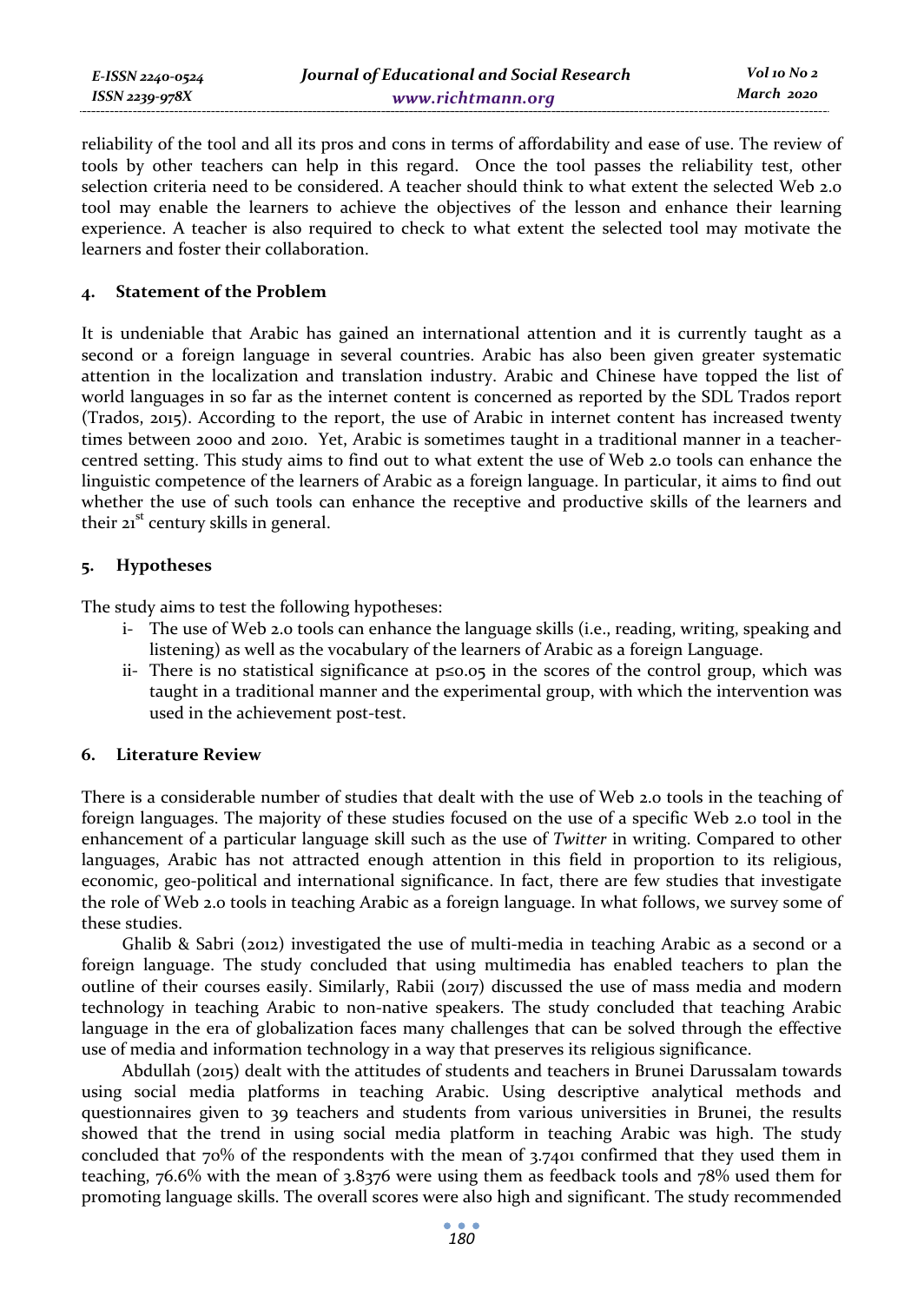that social media platforms should be fully utilized to develop methods for teaching Arabic and that syllabus design should take into consideration how to best incorporate this new approach.

Shehreer & Abdul-Ghani (2016) designed a computer courseware in teaching Arabic language via website for students with the specialization of tourism at Poly-Tech College of Mara at Kelantan Darul Naim, Malaysia. The study aimed to help students to learn Arabic for tourism purposes and a special website was developed for this purpose. The learning materials were designed on the basis of ADDIE instructional model. The study indicated that the majority of the students found it useful to learn Arabic for tourism purposes via the designed website. It motivated the students to learn Arabic and it fostered the sense of learner autonomy among them.

Abdul-Hameed & Khawalidah (2018) investigated the attitudes of university students in Malaysia towards using an educational programme based on collaborative learning via social networking in improving Arabic language writing. The sample of the study included 25 students at the International Islamic University Malaysia in the academic year 2014/2015. Students were asked to respond to a questionnaire. The results showed that students developed positive perceptions towards the use of the proposed educational programme in improving writing skills. The study recommended the use of collaborative learning via social networking while teaching writing.

As for the studies that investigated the use of Web 2.0 tools in teaching foreign languages other than Arabic, Blattner & Lomicka (2012) conducted a study on Facebooking and social generation in an intermediate French class. The study concluded that students identified various pedagogical and social benefits for the integration of Social Networks Services (SNS) in their classrooms in general and *Facebook* in particular. In a similar vein, Mc Dermott (2013) investigated the role of social media in the teaching of French as a foreign language. The study concluded that students took some time to adapt to the use of social networks in an educational context. The study used the *Moodle* forums, which students use as their learning management system as the main tool. Students were also instructed to create an external blog using *WordPress* and a *Facebook* page was used for communication. The study concluded that the majority of students engaged with the learning opportunities provided by the above tools and used them to enhance their language skills.

In so far as the use of Web 2.0 tools in teaching English as a foreign language (EFL) is concerned, some studies investigated the role of micro-blogging and wikis in developing the writing skills of the learners (Kessler, Bikowski, & Boggs, 2012; Lee, 2010; Vurdien, 2013). Other studies investigated the use of *Twitter* to enhance the communicative and cultural competence of learners (Borau, Ullrich, Feng, & Shen, 2009) and the use of *YouTube* and blogs for meta-cognitive learning, self-regulated learning and autonomous learning (Hafner & Miller, 2011). Other scholars explored the valuable use of digital storytelling (Brenner, 2014; Robin, 2008) and gamification (Flores, 2015) in motivating learners and developing their various language skills. By the same token, Reinhardt, Warner, & Lange (2014) dealt with the use of commercial games as L2 learning resources. The researchers developed a project to explore game-enhanced, literacies-informed instruction in teaching German as a second language at a college-level in the United States. The study concluded that gaming literacy does not only mean the ability to play games (Zimmerman, 2008:30) but it develops other literacies such as systems thinking and design. Those literacies may be applicable to language development more broadly.

The applicability of Web 2.0 tools was also investigated in disciplines other than language learning. Sandars & Schroter (2007), for instance, investigated the use of Web 2.0 technologies by medical undergraduate students in the United Kingdom. The study concluded that although Web 2.0 tools were widely adopted by institutions, the use of such tools (e.g. Podcasts) was still marginal. Likewise, Azab, Abdelsalam, & Gamal (2013) investigated the use of Web 2.0 at Egyptian public universities. The results indicated that blogs, wikis and social networks were widely used by students and academic staff. They were mainly used for sharing academic content and research activities. The study recommended that awareness programmes to train and familiarize students and academics with existing or new tools should be conducted regularly. Similarly, Augustsson (2010) investigated the use of a Web 2.0 tool known as *VoiceThread* for collaborative activities by undergraduate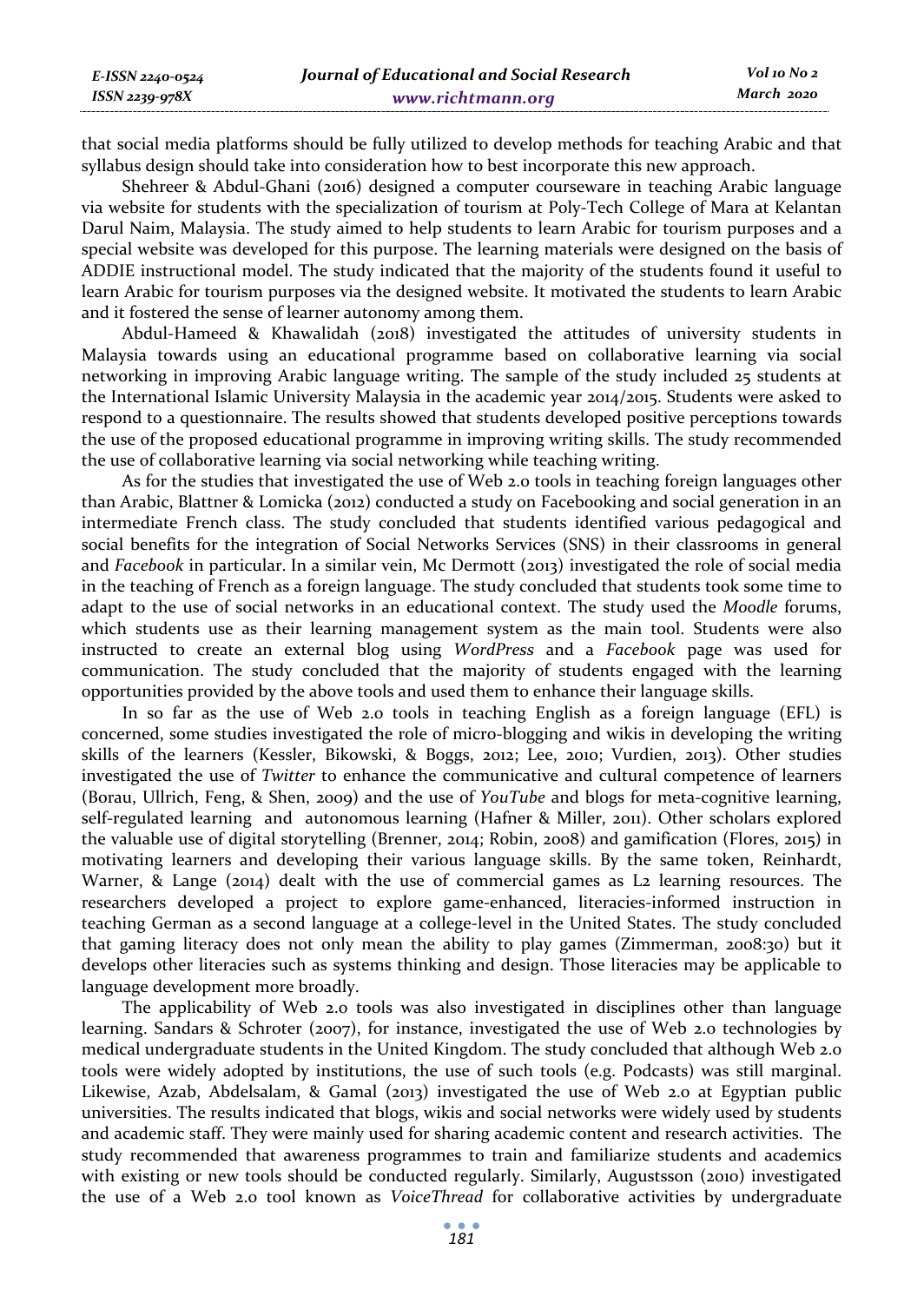| E-ISSN 2240-0524 | Journal of Educational and Social Research | Vol 10 No 2 |
|------------------|--------------------------------------------|-------------|
| ISSN 2239-978X   | www.richtmann.org                          | March 2020  |

psychology students. The study found that *VoiceThread* was used to support students' reflections concerning their own and their friends' thoughts and emotions.

In a nutshell, a considerable number of studies have dealt with the use of computer and technology in teaching Arabic as a foreign language. The significance of the current study stems from the fact that it is the first study as far as we are aware that deals with teaching Arabic as a foreign language in the South African context. Besides, a cursory glance at the above studies shows that most of them are theory-oriented and they have not applied Web 2.0 tools in the foreign language classroom. In a study carried out by Luo (Luo, 2013), it was found that 43 studies dealt with the use of Web 2.0 tools in education, two of them only were empirical. Our study is empirical and part of a broader action research project that explores the benefits of those tools in teaching/learning a foreign language and the attitudes of the learners to them. The study is also based on a solid conceptual framework that incorporates a number of pedagogical theories and technological frameworks, as is stated below.

## **7. Theoretical Framework**

The study used an eclectic approach that is based on Chickering and Gamson's seven principles of good practice in undergraduate education (Chickering & Gamson, 1989), Bloom's taxonomy of educational objectives (Bloom, 1956) and Puentedura's SAMR model (Puentedura, 2013) for the integration of technology in learning. In what follows, we briefly state these theoretical and conceptual issues and how we have used them in the study. Chickering and Gamson's theory (Chickering & Gamson, 1989) identified seven principles of good practice in undergrdauate education as follows:

- i- Encourages contact between students and faculty.
- ii- Develops reciprocity and cooperation among students.
- iii- Encourages active learning.
- iv- Gives prompt feedback.
- v- Emphasizes time on task.
- vi- Communicates high expectations.
- vii- Respects diverse talents and ways of learning.

Our selection of the above theory is motivated by its direct connection to undergraduate education. In addition, the above seven principles constitute a theoretical framework that enables us to categorize the huge bulk of Web 2.0 tools available today according to their function (i.e., communication, collaboration, production or assessment tools) and adapt them to the service of the educational process. However, the mere classification of tools will not be sufficient should not the teacher divide his/her lesson or unit into clear learning outcomes and objectives. Only at this stage a teacher should think of selecting Web 2.0 tools that may help achieve these objectives and learning outcomes. In this regard, Bloom's taxnomoy and Puentedura's SMAR model can be benefitial. While the former is ideal for the design and formulation of learning objectives, the latter is suitable for the selection of technology. The combination of the two models will ensure an effective use of Web 2.0 tools in the foreign language classroom.

Bloom classified the different learning objectives and skills into 6 levels that can be used to structure the learning objectives, lessons, and assessments of any course, including a foreign language course. Those levels are given below: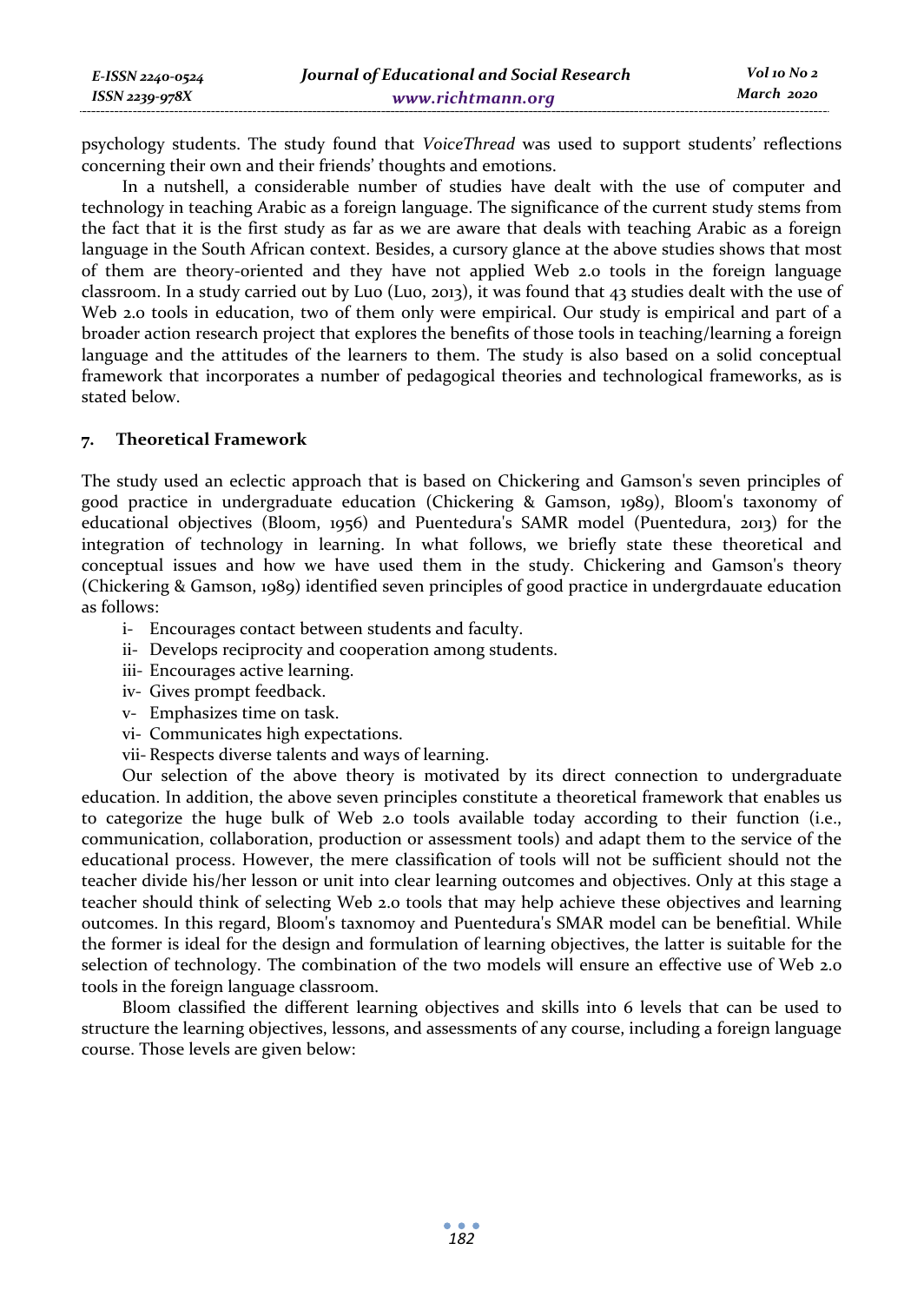

**Figure 1.** Bloom's Taxonomy of Learning Objectives

Remembering is concerned with retrieving, recognizing, and recalling relevant knowledge or facts from long-term memory. An example of remembering is to ask learners to answer some straightforward reading comprehension questions. In understanding, students may be asked to construct meaning from oral, written, and graphic messages. They may be asked to interpret, exemplify, classify, summarize, state, and compare. Students can also be asked to translate a text into the foreign language or simply rephrase a message using their own words. In applying, students carry out a procedure, or apply rules, concepts and ideas. A learner can for example use the expressions, colocations and idioms s/he has learned in new discussions or debates. S/he can also use the grammatical rules s/he learnt in similar contexts or in his/her oral and written production. At the analysis stage, teachers let the students break material into constituent parts and determine how the parts relate to one another and to an overall structure. Learners can for example analyse a reading text to a number of key ideas or hyperthemes. Analysis can also take place when learners analyse the morphological root/stem of a word with a view to understanding its meaning. As for evaluating, students may be instructed to critique and make judgments based on certain criteria and standards. In other words, learners can peer-review their composition or translation assignments using checklists and rubrics. Finally, in creating, students are encouraged to be creative. They can combine elements to create a coherent or functional whole. Learners can start creative and critical writing or digital storytelling.

In fact, Bloom's taxonomy dates to 1956. That is, it was introduced decades before the emergence of the internet and technological revolution. We have therefore decided to combine Bloom's taxonomy (Bloom, 1956) with Puentedura's SAMR model of integrating technology in education (Puentedura, 2013), which appears in the following figure.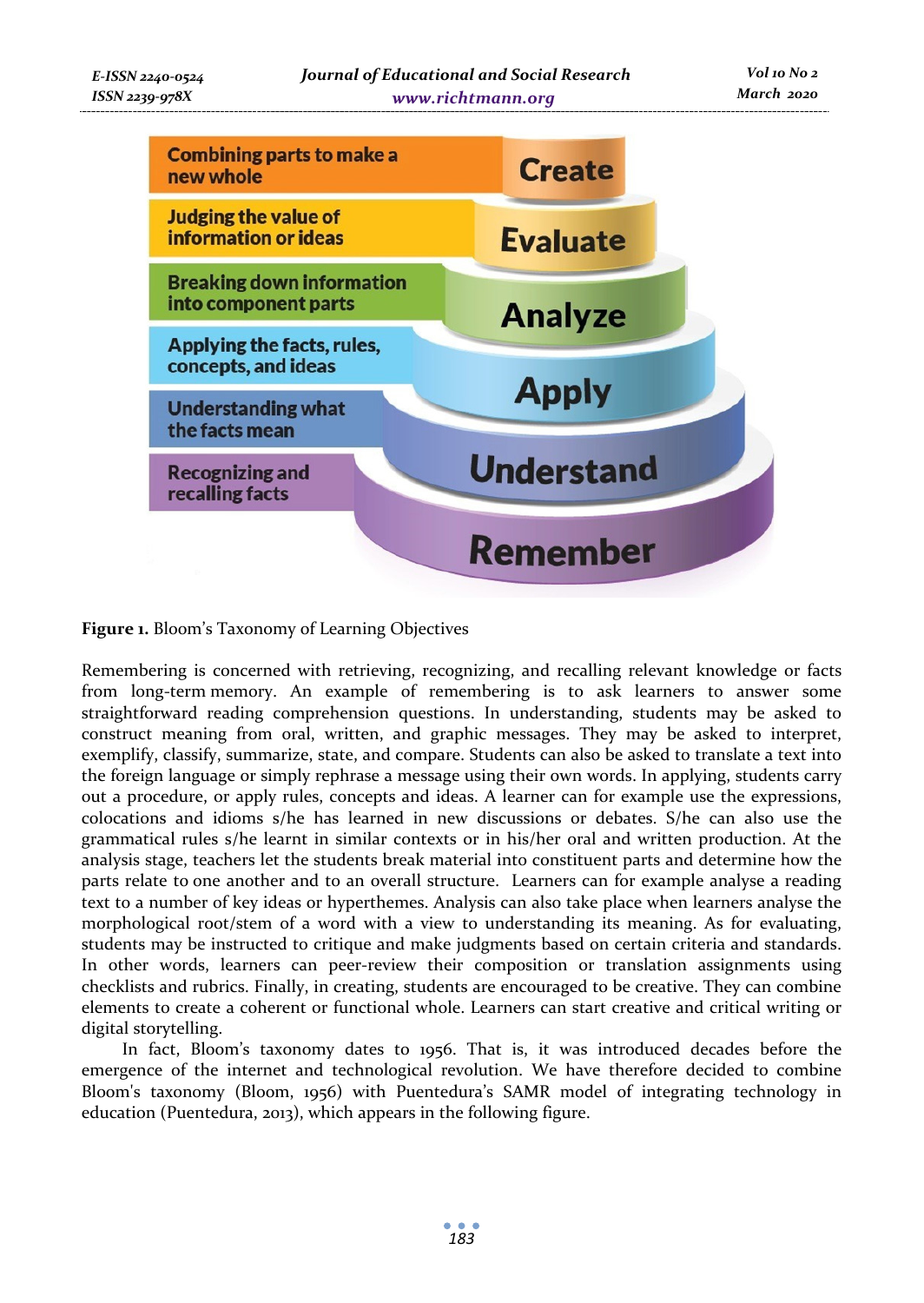

 *Vol 10 No 2*

# **Figure 2:** Puentedura's SMAR Model

*ISSN 2239-978X*

The model resembles Bloom's taxonomy to a great extent. The lower level of Bloom's taxonomy can be parallel to SAMR's enhancement component, which includes substitution and augmentation. Substitution simply means the replacement of a traditional tool with a technological tool. In augmentation, technology acts as a direct tool substitute with functional improvement. In extension, the higher level of Bloom's taxonomy is parallel to SAMR's transformation level, which also consists of two phases, namely modification and redefinition. Modification is a phase in which the technology allows for a significant change. An example of modification could be the use of *edpuzle* to modify a *YouTube* video by inserting some expressions and activities in the video with an aim to learning and understanding a report or a story. Redefinition is the last phase in the model. During this phase, technology is used to create materials in ways that were previously not possible in the absence of technology (e.g. the use of *Bigbluebutton* for webinars and video conferencing to connect classrooms in different countries).

Hence, the integration of the two models helps us infuse technology to teaching foreign languages. It enables us to design tasks with clearly defined learning outcomes. Technology should not be used haphazardly; it should rather be used to reinforce the learning process and to achieve learning outcomes. In other words, the use of technology enables us to design an array of interesting and motivating learning activities, previously inconceivable.

SAMR model and Bloom's taxonomy were used in tandem in the current study throughout the experiment. At the substitution phase, a Web 2.0 tool such as a wiki or an e-portfolio or a website is used in place of the traditional book to assist the students with remembering activities. For understanding activities, students are provided with a Web 2.0 tool such as *Wordlink* that enables them to look up the new words in dozens of dictionaries in one click. Students can also use closed captions for videos to understand the gist of a report or they can use the embedded interactive quiz tools to get some hints to the answer of a particular question.

Application activities at Bloom's taxonomy are coupled with the augmentation phase of the SAMR model. That is, students are asked to use *Wordlink* to check the meaning of words in monolingual and bilingual dictionaries or to examine the meaning of a key word in context (KWIC) in a language corpus. Students can also do various interactive activities using the Web 2.0 tools embedded into our website.

The modification phase is coupled with Bloom's analysis level. Students are asked to write or speak about a certain topic and share their recordings or real-time writings with peers using tools such as *Vocaro* or *google Docs*.

In a similar vein, modification is coupled with creation and evaluation activities by asking students to use *Wevideo* to create a digital storytelling or to use a peer-review tool (e.g. *Canvas*) to grade and comment on the submitted assignments of their peers.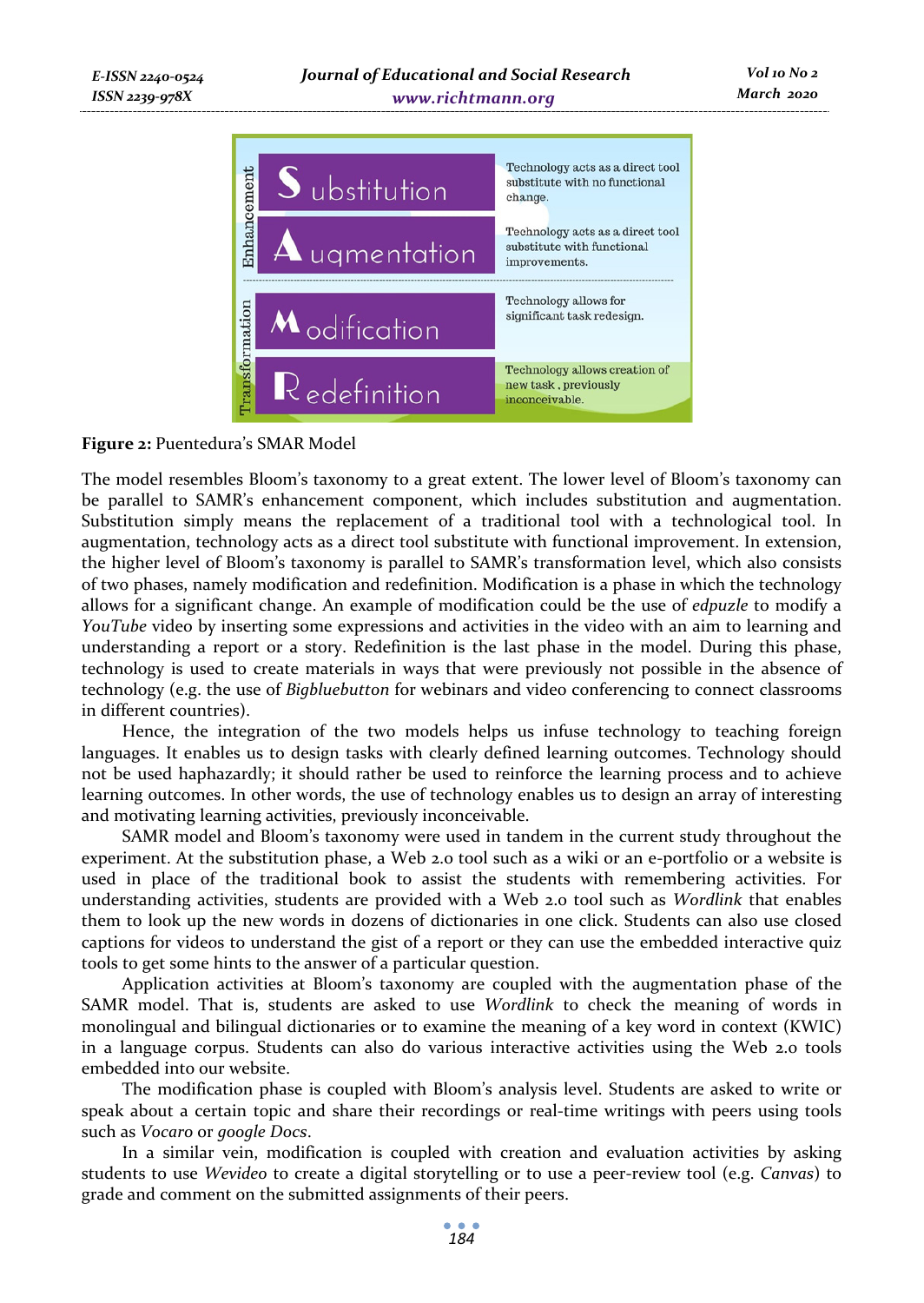# **8. Methodology**

The study used 30 students of Arabic as a foreign language at the International Peace College South Africa (IPSA). Students were divided into two groups: one is experimental and the other is a control group. The students were distributed randomly in the two groups. The control group was taught using a traditional methodology and the other group was taught in a blended learning mode using a number of Web 2.0 tools as follows:

- i- The module was divided into a number of learning units and a number of learning outcomes were prepared for each unit based on Bloom's taxonomy.
- ii- Web 2.0 tools that can serve various language skills and vocabulary were selected carefully. Some of those tools are given in table 1.

| Tool                                    | Logo                     | Website                                         | <b>Function</b>                                                                                                                                                               |  |  |  |
|-----------------------------------------|--------------------------|-------------------------------------------------|-------------------------------------------------------------------------------------------------------------------------------------------------------------------------------|--|--|--|
| Dotsub                                  | (b) dotsub               | https://dotsub.com/                             | Captioning and translating videos online.                                                                                                                                     |  |  |  |
| Vizia                                   | Vizia                    | https://vizia.co/                               | Integrating quizzes and polls into videos.                                                                                                                                    |  |  |  |
| Clilstore                               | <b>Clilstore</b>         | https://multidict.net/clilsto<br>re/            | Teaching units for Content and Language<br>Integrated Learning.                                                                                                               |  |  |  |
| Wordlink                                | Wordlink                 | https://multidict.net/wordli<br>nk/             | Linking most webpages word-by-word to online<br>dictionaries.                                                                                                                 |  |  |  |
| Multidict                               | Multidict                | ict/                                            | https://multidict.net/multid Switching easily between online dictionaries in<br>many languages.                                                                               |  |  |  |
| Kahoot                                  | Kahoot!                  | https://kahoot.com                              | A game-based learning platform.                                                                                                                                               |  |  |  |
| Thinglink                               | $\mathbf{Q}_{n}$         | https://www.thinglink.com/                      | Design multimedia rich learning materials<br>including text, image, video, recording, etc.                                                                                    |  |  |  |
| WebRhubarb                              |                          | https://www.cict.co.uk/text<br>oys/rhubarb.php  | Creating a web page which displays the text with<br>most of the characters replaced by blanks.                                                                                |  |  |  |
| WebSequitur                             |                          | https://www.cict.co.uk/text<br>oys/sequitur.php | Reconstructing a text which has been broken<br>into segments.                                                                                                                 |  |  |  |
| Google sites                            | m.                       | https://sites.google.com                        | A wiki- and Web page-creation tool offered by<br>Google.                                                                                                                      |  |  |  |
| <b>SMART</b><br>Learning<br>Suite (SLS) |                          | https://suite.smarttech.com<br>/library         | Creating lessons, activities and assessments.                                                                                                                                 |  |  |  |
| Classflow                               | CLASS<br>FLOW            | https://classflow.com/                          | Creating interactive lessons, resources, and<br>activities.                                                                                                                   |  |  |  |
| Edpuzzle                                | ନ<br>edpuzzle            | https://edpuzzle.com/                           | Creating interactive video lessons and quizzes.                                                                                                                               |  |  |  |
| Quizlet                                 | Q                        | https://quizlet.com/                            | A memorization tool that enables learners to<br>memorize vocabulary via various game-based<br>activities such as flashcards, write, speller,<br>match, gravity mode and live. |  |  |  |
| Google Forms                            | ≔                        | https://www.google.com/fo<br>rms/about/         | Creating online surveys and quizzes and send<br>them to other people.                                                                                                         |  |  |  |
| <b>Google Docs</b>                      | ⋹                        | https://docs.google.com                         | Word processing online tool.                                                                                                                                                  |  |  |  |
| WeVideo                                 | $\triangleright$ vevipeo | https://www.wevideo.com/                        | $\mathsf{A}$<br>collaborative, web-based<br>video<br>editing<br>platform which works in any browser.                                                                          |  |  |  |

**Table 1:** Web 2.0 Tools Used in the Intervention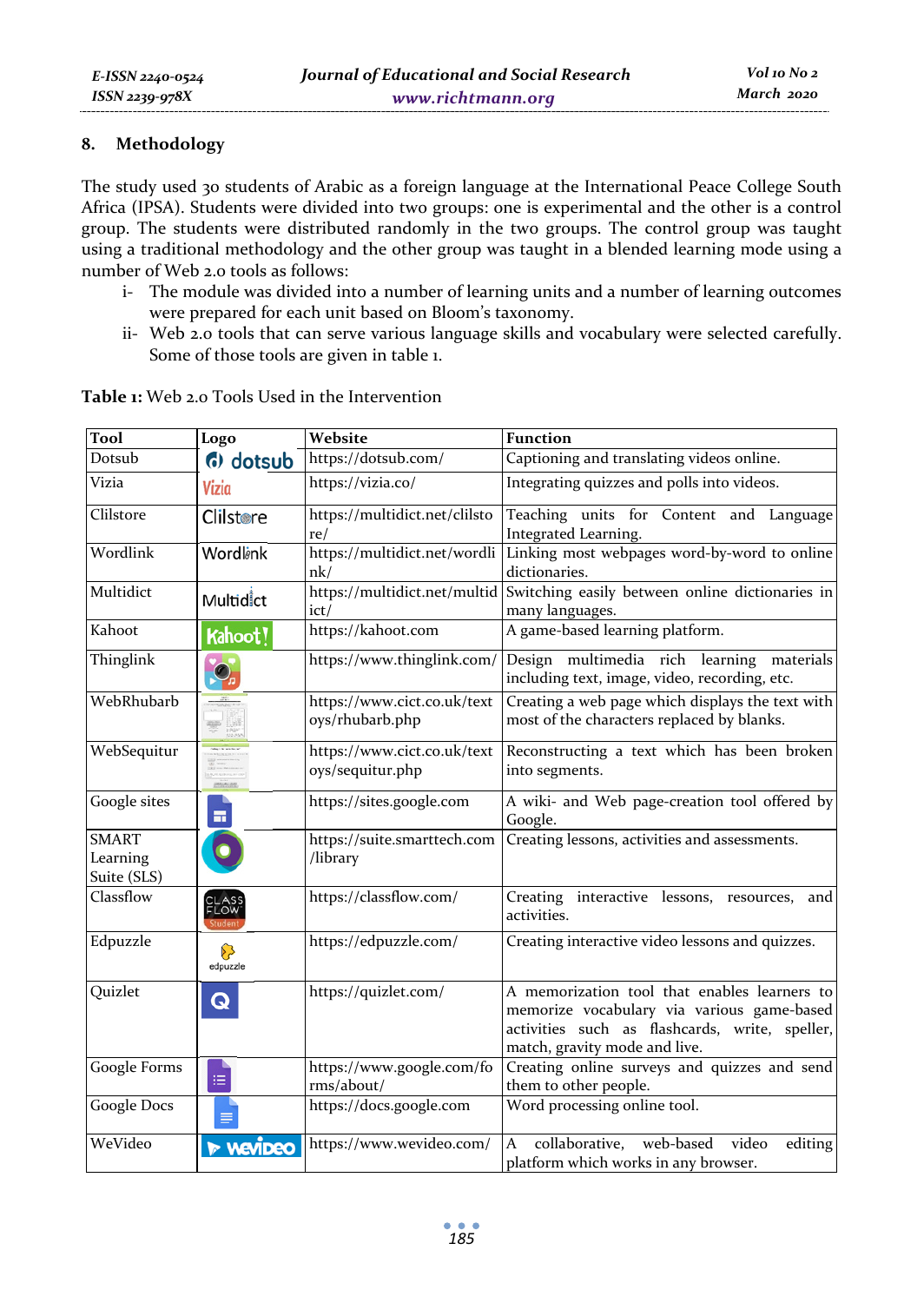- iii- The selected Web 2.0 tools were categorized according to their functionality in line with the seven principles of good practice in undergraduate education (Chickering & Gamson, 1989). Participants in the experimental group were provided with tutorials to use those tools in the classroom or through synchronous and asynchronous web sessions.
- iv- SAMR model (Puentedura, 2013) was used to match the selected Web 2.0 tools with the learning objectives in each unit.
- v- The content was presented in a user-friendly website that enables all learners, whether "digital natives" or "digital immigrants" (Prensky, 2009) to access the materials and do all activities. For this purpose, we have initially used *google sites* and the activities created by various Web 2.0 tools were embedded into the website so that students can do activities straight in the website and they do not need to move from one tool or page to another.

The data was collected over 12 weeks;  $3$  hours for each group. The research design can be graphically represented in the following diagram.



# **Figure 3:** Research Design

A pre-test was given to the two groups in the beginning of the experiment and a post-test was administered at the end of the 12<sup>th</sup> week. The period between the two tests were therefore sufficient to decrease the effect of the pre-test over the results of the post-test. The test consisted of the following components:

- i- A reading comprehension text.
- ii- A listening comprehension text.
- iii- A writing component.
- iv- A dialogue with a number of missing blanks.
- v- A vocabulary question.

The test was sent to three specialists at the Center of Languages and Translation, Taiz University, Yemen and the answers of participants were marked out of 100 by them. Out of the different types of blended learning (Hannon & Macken, 2014), the Blended Block model (sometimes called a Programme Flow model) was used while teaching the experimental group. In this model, a sequence of activities, or "blocks," is structured to incorporate both face-to-face learning and online study.

# **9. Results and Discussion**

To test the first hypothesis; "the use of Web 2.0 tools can enhance the language skills (i.e., reading, writing, speaking and listening) as well as the vocabulary of the learners of Arabic as a foreign language", we have done descriptive statistics for the post-test. Table 2 shows the mean scores of both control and experimental groups' post-test. The experimental group had higher mean score (73.4000) in comparison to the control group (65.4000). Thus, the first hypothesis is accepted.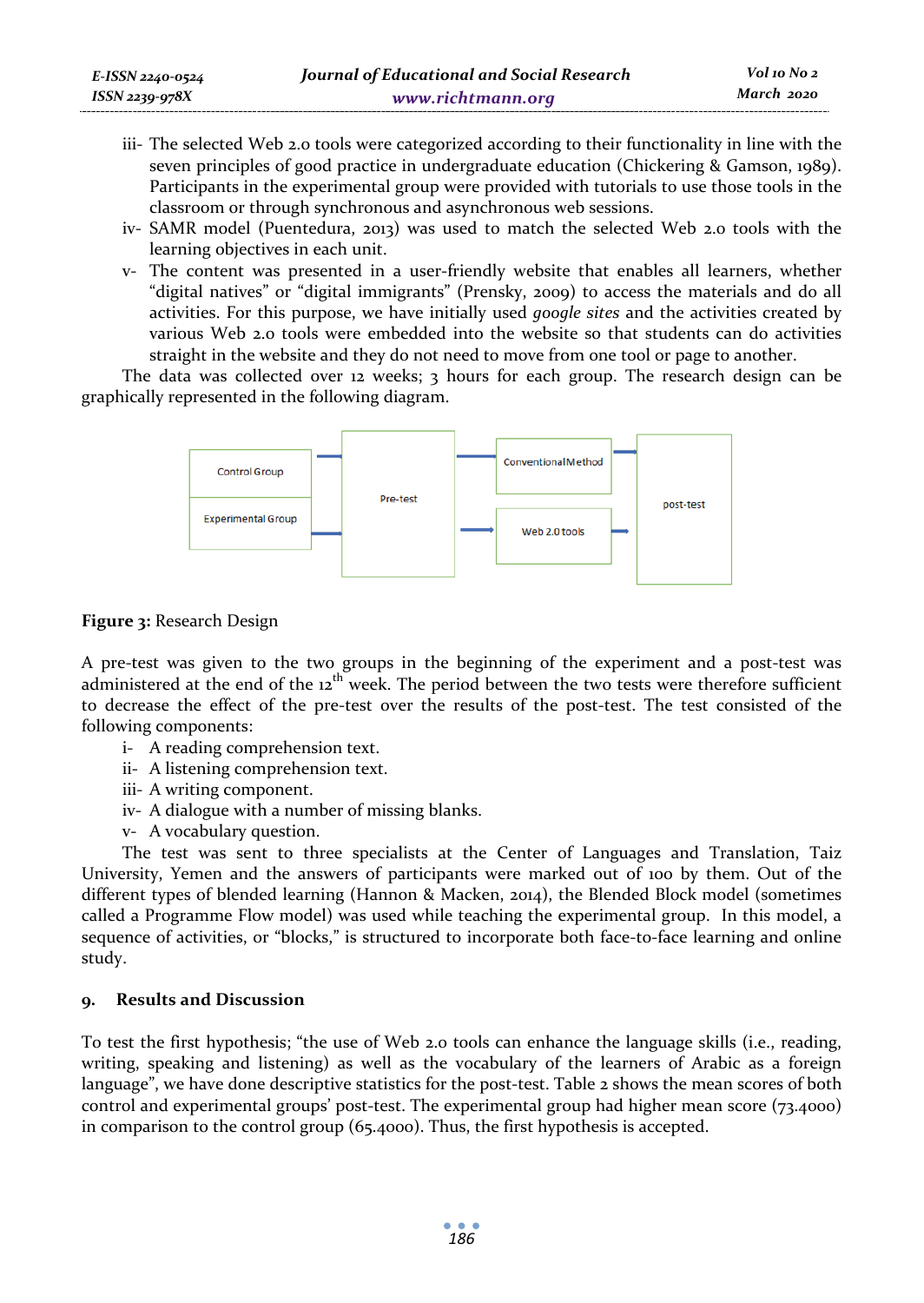| Table 2: Descriptive Statistics of the Post-test for the Two Groups |  |  |  |  |  |  |
|---------------------------------------------------------------------|--|--|--|--|--|--|
|---------------------------------------------------------------------|--|--|--|--|--|--|

| <b>Descriptive Statistics</b>     |         |         |         |         |                |
|-----------------------------------|---------|---------|---------|---------|----------------|
|                                   | N       | Minimum | Maximum | Mean    | Std. Deviation |
| Post-test Reading Control         | $15 \,$ | 12.00   | 16.00   | 14.2667 | 1.33452        |
| Post-test Reading Experimental    | 15      | 14.00   | 17.00   | 15.5333 | .91548         |
| <b>Post-test Writing Control</b>  | 15      | 11.00   | 15.00   | 13.4667 | 1.24595        |
| Post-test writing Experimental    | 15      | 13.00   | 16.00   | 14.8667 | .91548         |
| Post-test Speaking Control        | 15      | 10.00   | 16.00   | 13.2667 | 1.86956        |
| Post-test Speaking experimental   | 15      | 13.00   | 17.00   | 15.4667 | 1.30201        |
| Post-test Listening Control       | 15      | 6.00    | 15.00   | 10.6000 | 2.06328        |
| Post-test Listening Experimental  | 15      | 10.00   | 17.00   | 14.2667 | 1.83095        |
| Post-test Vocabulary Control      | 15      | 10.00   | 17.00   | 12.0667 | 2.65832        |
| Post-test Vocabulary Experimental | 15      | 11.00   | 20.00   | 14.4667 | 2.87518        |
| Post-test Control Total           | 15      | 55.00   | 78.00   | 65.4000 | 7.70714        |
| Post-test Experimental Total      | 15      | 60.00   | 88.00   | 73.4000 | 7.95344        |
| Valid N (listwise)                | 15      |         |         |         |                |

**Table 2:** Descriptive Statistics of the Post-test for the Two Groups

To test whether the difference between the two groups was statistically significant, a one-way analysis of covariance (ANCOVA) was conducted. The pre-test scores were used as the covariate variable. Before conducting the ANCOVA, we had to check that all assumptions are in place. First, we checked that there is no statistically significant difference between the control group and the experimental group on the pre-test, as is shown below.

**Table 3:** Tests of Between-Subjects Effects

| <b>Tests of Between-Subjects Effects</b> |                         |              |             |          |      |
|------------------------------------------|-------------------------|--------------|-------------|----------|------|
| Dependent Variable: Pre-test             |                         |              |             |          |      |
| Source                                   | Type III Sum of Squares | Df           | Mean Square | F        | Sig. |
| <b>Corrected Model</b>                   | $13.333$ <sup>a</sup>   | $\mathbf{1}$ | 13.333      | .236     | .631 |
| Intercept                                | 111874.133              |              | 111874.133  | 1979.406 | .000 |
| Group                                    | 13.333                  |              | 13.333      | .236     | .631 |
| Error                                    | 1582.533                | 28           | 56.519      |          |      |
| Total                                    | 113470.000              | 30           |             |          |      |
| Corrected Total                          | 1595.867                | 29           |             |          |      |

a. R Squared = .008 (Adjusted R Squared =  $-.027$ )

As table  $3$  shows the group significance was found to be 0.6 $31$  and thus there is no statistically significant difference between the control and the experimental groups on the pre-test. We have also checked the assumption of homogeneity of regression as follows:

**Table 4:** Tests of Between-Subjects Effects

#### **Tests of Between-Subjects Effects**

| Dependent Variable: Post-test |                         |                         |             |        |      |
|-------------------------------|-------------------------|-------------------------|-------------|--------|------|
| Source                        | Type III Sum of Squares | Df                      | Mean Square | F      | Sig. |
| Corrected Model               | $1463.909$ <sup>a</sup> | $\overline{\mathbf{3}}$ | 487.970     | 17.302 | .000 |
| Intercept                     | 187.301                 | $\mathbf{1}$            | 187.301     | 6.641  | .016 |
| Group                         | 70.780                  | $\mathbf{1}$            | 70.780      | 2.510  | .125 |
| Pre-test                      | 974.349                 | $\mathbf{1}$            | 974.349     | 34.547 | .000 |
| Group * Pre-test              | 30.706                  | $\mathbf{1}$            | 30.706      | 1.089  | .306 |
| Error                         | 733.291                 | 26                      | 28.204      |        |      |
| Total                         | 146688.000              | 30                      |             |        |      |
| Corrected Total               | 2197.200                | 29                      |             |        |      |

a. R Squared = .666 (Adjusted R Squared = .628)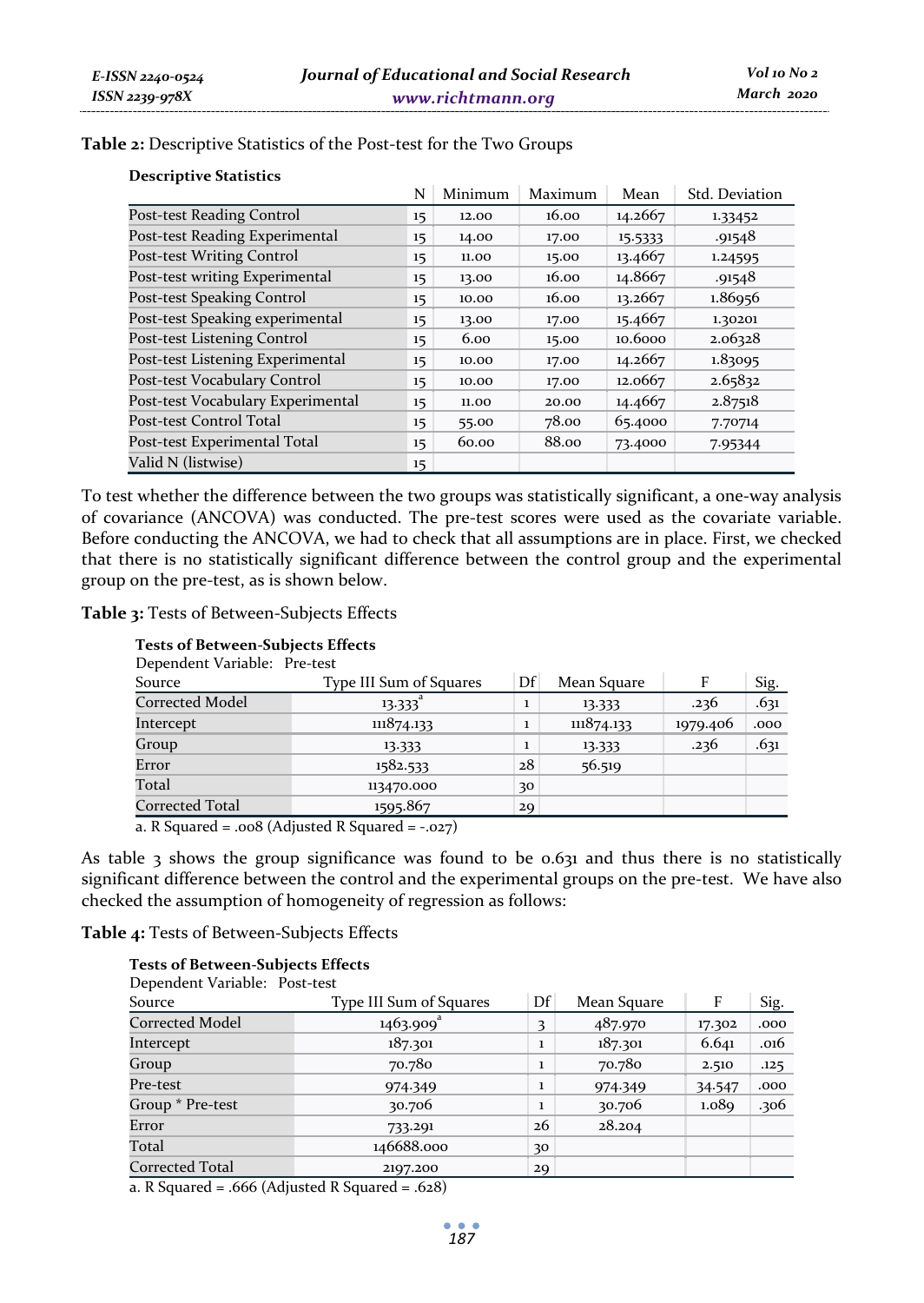| E-ISSN 2240-0524    | Journal of Educational and Social Research |
|---------------------|--------------------------------------------|
| $ISSN$ 2239-978 $X$ | www.richtmann.org                          |

 *Vol 10 No 2 March 2020*

Table 4 shows that Group \* Pre-test is .306. That is, it is not statistically significant and thus it meets the homogeneity of regression condition and we can go forward with the ANCOVA test. The results of ANCOVA are given below:

**Table 5:** ANCOVA Results of the Pre and Post Test

| <b>Descriptive Statistics</b> |         |                |    |  |  |  |  |
|-------------------------------|---------|----------------|----|--|--|--|--|
| Dependent Variable: Post-test |         |                |    |  |  |  |  |
| Group                         | Mean    | Std. Deviation | N  |  |  |  |  |
| Control                       | 65.4000 | 7.70714        | 15 |  |  |  |  |
| Experimental                  | 73.4000 | 7.95344        | 15 |  |  |  |  |
| Total                         | 69.4000 | 8.70434        | 30 |  |  |  |  |

| <b>ANCOVA Results of the Pre and Post Test</b><br>Dependent Variable: Post-test |                         |                      |                |                    |      |                     |  |  |
|---------------------------------------------------------------------------------|-------------------------|----------------------|----------------|--------------------|------|---------------------|--|--|
| Source                                                                          | Type III Sum of Squares |                      | Df Mean Square | F                  | Sig. | Partial Eta Squared |  |  |
| Corrected Model                                                                 | 1433.203 <sup>ª</sup>   | $\mathbf{2}$         | 716.601        | 25.325 .000        |      | .652                |  |  |
| Intercept                                                                       | 202.646                 | $\mathbf{1}$         | 202.646        | $7.162 \cdot .013$ |      | .210                |  |  |
| pre-test                                                                        | 953.203                 | $\mathbf{1}$         | 953.203        | 33.687 .000        |      | .555                |  |  |
| Group                                                                           | 607.092                 | $\mathbf{1}$         | 607.092        | 21.455 .000        |      | $-443$              |  |  |
| Error                                                                           | 763.997                 | 27                   | 28.296         |                    |      |                     |  |  |
| Total                                                                           | 146688.000              | 30                   |                |                    |      |                     |  |  |
| Corrected Total                                                                 | 2197.200                | 29                   |                |                    |      |                     |  |  |
| $\sim$ $\sim$ $\sim$<br>$\mathbf{r}$                                            | $\sqrt{11}$ $\sqrt{12}$ | $\sim$ $\sim$ $\sim$ |                |                    |      |                     |  |  |

a. R Squared = .652 (Adjusted R Squared = .627)

Table 5 shows the results of the ANCOVA test. The results revealed that there was a statistically significant difference between the two groups in the post-test  $(F=21.455; p=0.005;$  partial Eta squared= .443) in favour of the experimental group. Consequently, using Web 2.0 tools improved students' language skills and their vocabulary comparing to the traditional teaching method and hence the second hypothesis is rejected. The above results can be graphically represented as follows.



Covariates appearing in the model are evaluated at the following values:  $Pretest = 61,0667$ 

**Figure 4:** Estimated Marginal Means of Post-test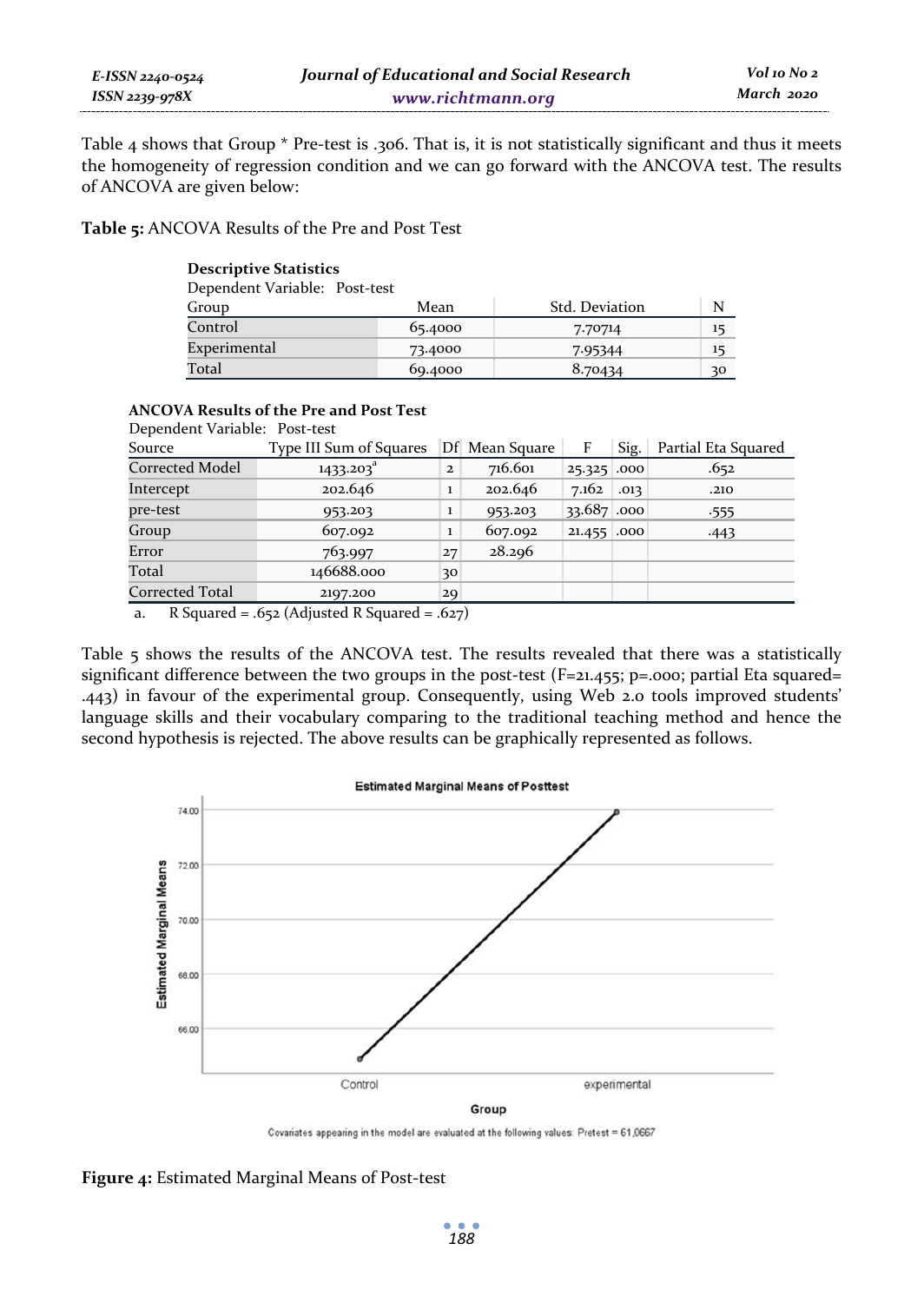#### **10. Conclusions**

The findings of the study showed that using Web 2.0 tools improved students' receptive and productive skills comparing to the traditional teaching methods. This improvement is due to the potentials that Web 2.0 tools can offer to learners. They provide students with opportunities to practice various skills inside and outside the classroom. The findings have shown that the use of Web 2.0 tools has improved the achievement of students in listening skills. The tools have motivated them to watch/listen to the listening videos/recordings and do the interactive listening comprehension activities in each unit.

The use of those tools has also enhanced their writing skills. This is evident in their participation in the lesson forums and in the findings of the study. Web 2.0 tools have also encouraged the learners to interact and chat with their peers. Students used *Vocaro* to record their opinions on certain topics and they shared them with their peers.

The tools have also assisted the students in their reading skills and their vocabulary. Students have developed more awareness towards the use of some literary/figurative expressions, collocations and proverbial statements. Besides, using Web 2.0 tools such as *Multidic* saved students' time and enabled them to look up the words immediately in different dictionaries and corpora.

The use of such tools has also facilitated flipped learning. Students were requested to do prereading activities before coming to the class. For instance, the use of *quizlet* to gamify the study of new vocabulary has proven to be very useful to the learners. The comprehension of the reading text has become easier and more accessible to them.

Web 2.0 tools have also planted the seeds of competition among the learners. They have enabled them to be more creative in their assignments, as is clear from the digital storytelling projects produced by the learners.

As this paper is based on a small-scale study, conclusions drawn on the impact of Web 2.0 tools in teaching foreign language skills remain tentative. Further studies with a larger group of differing levels, languages, linguistic backgrounds, age groups and populations are needed to reach more comprehensive conclusions about the effective integration of Web 2.0 tools in the syllabus.

#### **References**

- Abdul-Hameed, M., & Khawalidah, A. (2018). Fā ilyat barnamaj ta līmī qā im 'lā al-ta alum al-tasharūkī 'abr' shabakat al-tawaşul al-ijtimā ī fi tahsīn mahārat al-kitābah lada al-talabah al-māliziyīn al-nāṭiqīn bi-qhayer *al-ʿarabyah*. Al-*Dirasat: Educational Sciences*, *45*(4), 17–45.
- Abdullah, A. al-Shaykh. (2015). 'Itijahāt Al-Mudarisīn Wa al-Ṭalabah Fī Burnaay Dār al-Salām Naḥwa Istikhdām Shabakāt Al-Tawaṣul Al-Igtimāʿī Fī Taʿlīm al-Lughah Al-ʿarabiyah'. *Majalat Al-Dirāsāt Al-Lughawiyah Wa Al-Adabiyah*, (5), 117–44.
- Augustsson, G. (2010). Web 2.0, pedagogical support for reflexive and emotional social interaction among Swedish students. *The Internet and Higher Education*, *13*(4), 197–205.
- Azab, N., Abdelsalam, H. M., & Gamal, S. (2013). Use of Web 2.0 collaboration technologies in Egyptian public universities: An exploratory study. In *E-government implementation and practice in developing countries* (pp. 99–127). IGI Global.
- Blattner, G., & Lomicka, L. (2012). Facebook-ing and the social generation: A new era of language learning. *Alsic. Apprentissage Des Langues et Systèmes d'Information et de Communication*, *15*(1). Retrieved from https://journals.openedition.org/alsic/2413
- Bloom, B. S. (1956). *Taxonomy of educational objectives: The classification of educational goals*. Longman.
- Borau, K., Ullrich, C., Feng, J., & Shen, R. (2009). Microblogging for language learning: Using twitter to train communicative and cultural competence. *International Conference on Web-Based Learning*, 78–87. Springer.
- Brenner, K. (2014). Digital Stories: A 21st-Century Communication Tool for the English Language Classroom. *English Teaching Forum*, *52*, 22–29. ERIC.
- Chickering, A. W., & Gamson, Z. F. (1989). Seven principles for good practice in undergraduate education. *Biochem. Educ.*, *17*(3), 140–141.